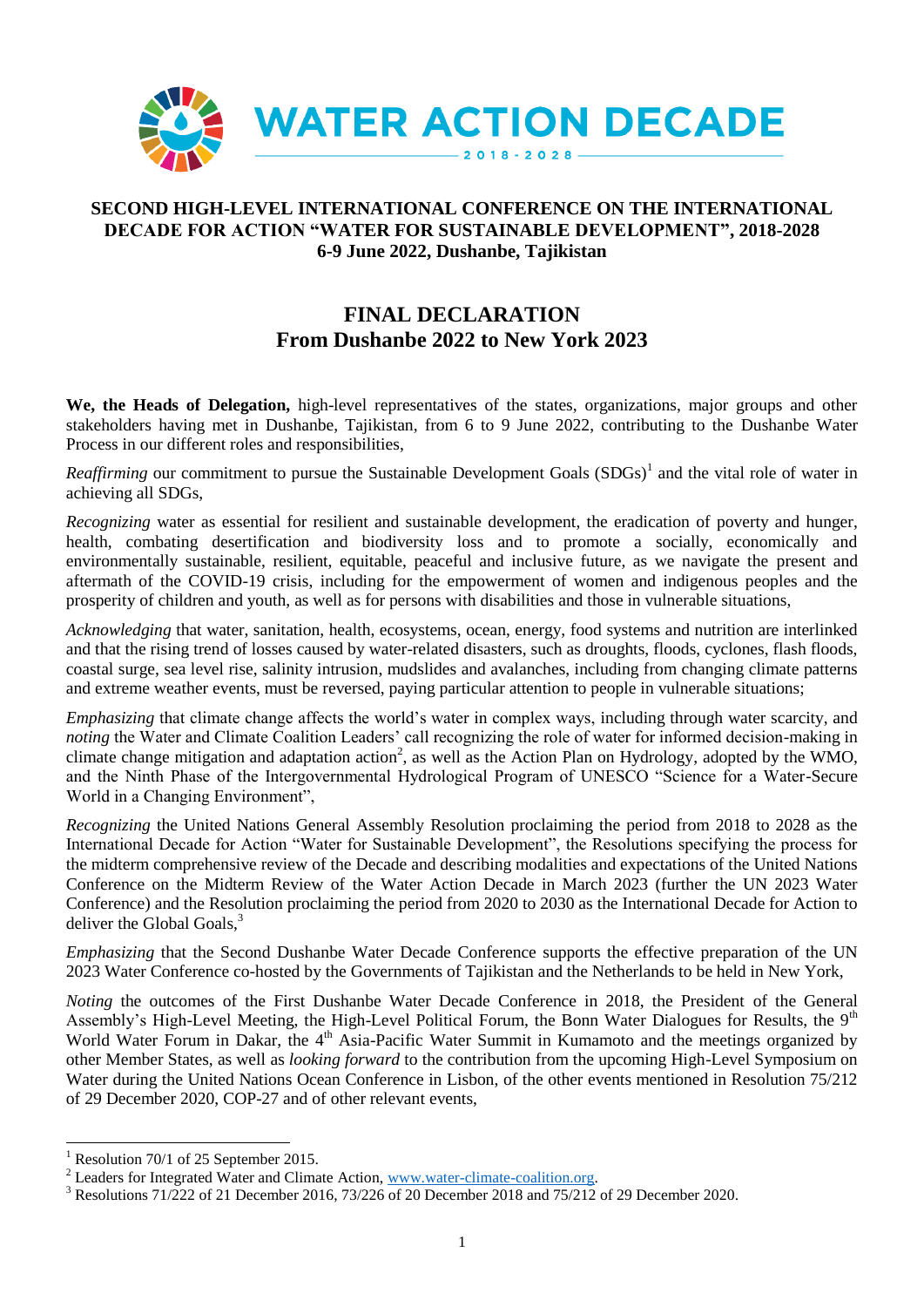**Hereby** *reiterate* **our determination to achieve the objectives of the Water Action Decade and declare our commitment to the following actions, according to our respective capabilities:**

# **A. Ensuring universal and equitable access to safe and affordable drinking water and sanitation, including relevant services, and hygiene for all, as essential for human development and health**

*Prioritize* universal and equitable access to safe and affordable drinking water and adequate and equitable sanitation and hygiene as critical for the progressive realization of the human rights to safe drinking water and sanitation, as reflected in United Nations General Assembly Resolutions<sup>4</sup> and to adequate food<sup>5</sup>;

*Support* robust institutions, policies, regulations, sufficient investments, human resources and tailored approaches to deliver improved water, sanitation and hygiene (WASH) services, with immediate attention to expanding access to WASH services in underserved communities, as far as possible, including refugees, hard-to-reach and rural areas, areas experiencing natural disasters and armed conflict, following the principle of "leaving no one behind";

*Prioritize* access to safe and sustainable water, sanitation and hygiene, including relevant services, in all schools, childcare and healthcare facilities as vital for child, maternal and patient health and staff well-being;

*Build* longer-term strategies for increasing pandemic prevention, preparedness and response, including the COVID-19 crisis, by investing in water supply and sanitation infrastructure, wastewater and waste management, consistently promoting good WASH practices, in particular scaling up a culture of hand hygiene in all settings, to serve as essential barriers to the transmission of pathogens from a OneHealth perspective, and establishing effective systems of drinking-water and wastewater surveillance;

# **B. Recognizing the importance of water for livelihoods, equity, inclusive economic growth and sustainable development**

*Strive* for transformative water policy based on a better understanding and valuing of water by promoting transparent cross-sectoral cooperation and management, through institutions and investments in environmentally sustainable and climate-resilient infrastructure, information, data, water accounting, education, training, capacity development, research and innovation, particularly in the context of moving towards a circular economy;

*Promote* robust institutions, policies, regulations, sufficient investments, human resources and tailored approaches for the implementation of Integrated Water Resource Management (IWRM) and Disaster Risk Reduction (DRR) at all levels, as a process to ensure more equitable, efficient, sustainable and resilient management and use of water, land and related resources and protection at the basin and aquifer level from source to sea, without compromising the sustainability of life-support systems, aiming at a sound water cycle management;

*Strengthen* transboundary and regional cooperation and sustainable water management including disaster risk reduction through suitable institutional, technical and economic arrangements, which may include promoting and establishing arrangements, agreements, adequate funding and financing mechanisms, at different levels, means of sharing data on water flows and exchanging information on water-related development plans in a timely manner to build confidence and trust among riparian countries, as appropriate;

*Promote* the Water-Energy-Food-Ecosystem Nexus approach taking into account the cascading and cross-sectoral impact of stresses and shocks at all levels, including COVID-19, armed conflict, disruption of economic ties and supply chains, climate change, natural disasters and unsustainable production and consumption practices, on the increasingly integrated water, energy and food sectors and possible implications to meet basic needs, for economies and for communities;

### **C. Building synergies between water, environment and climate change and disaster risk reduction**

*Develop and implement* resilient institutions and policies, including national adaptation plans and measures, as well as infrastructure, technologies and management approaches at the appropriate level of government and service providers, improving coordination and addressing water-related disasters and other risks, considering the impacts of climate change, biodiversity loss on overall global water resources;

*Recognize* and translate into practice the major role that promoting the health of terrestrial and aquatic ecosystems, forests and soils can play as nature-based solutions or ecosystem-based approaches to promote a circular and green economy and as cost-effective complement to grey infrastructure in enhancing the environmentally sustainable

 $\overline{a}$ 

<sup>4</sup> Resolution 64/292 of 28 July 2010 and Resolution 70/169 of 18 November 2015.

<sup>5</sup> Article 11 of the 1966 International Covenant on Economic, Social and Cultural Rights.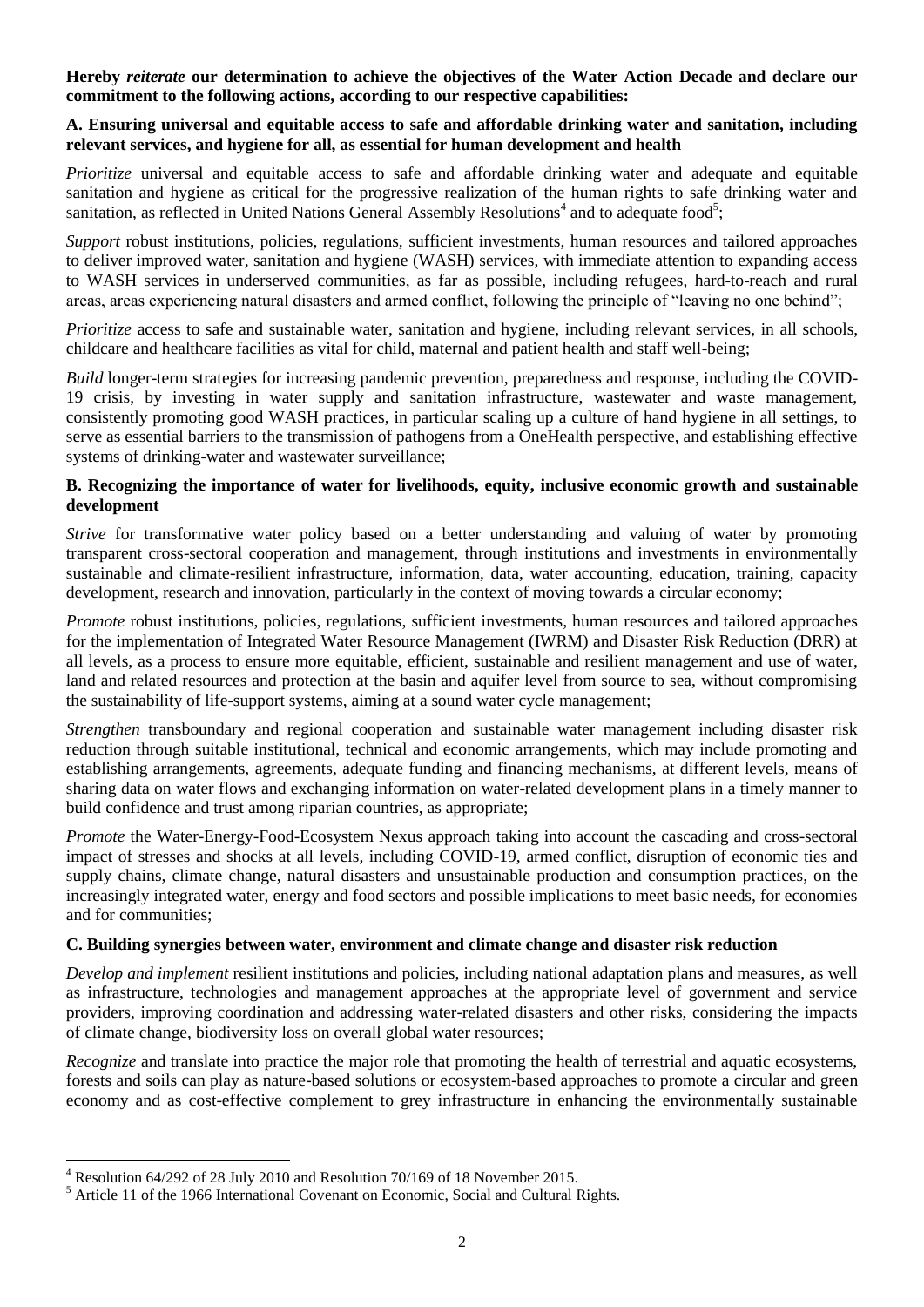management of land and water resources, in reducing risks and in supporting local livelihoods, water, ecosystems, energy, health, food security and nutrition;

*Support* the provision and mobilization of financial resources, including climate finance, as well as voluntary technology development and transfer on mutually agreed terms, capacity building and technical assistance towards building water-related resilience to protect economies, ecosystems, infrastructure and communities, paying attention to the specific needs of developing countries, especially Least Developed Countries, Land-Locked Developing Countries and Small Island Developing States;

*Recognize* that systematic and robust knowledge base is required to understand disaster risk drivers and their potential implications for the achievement of SDG 6 and other water-related SDGs, to strengthen forecasting and multi-hazard risk management, to invest in disaster risk prevention and reduction, early warning systems and enhanced resilience of infrastructure and to build long-term strategies for increased preparedness and effective response and to "build forward better" in recovery, rehabilitation and reconstruction, providing suitable coping mechanisms;

### **D. Enhance collaboration across sectors, improve knowledge and education and develop instruments and technologies**

*Support* enhanced collaboration and partnerships between different stakeholders at all levels, including local authorities, civil society organizations, river basin organizations, scientific organizations, investors and donors, where possible, and reinforce coordination and interlinkages within the SDG 6 domains and across all the SDGs by considering accountability and exchange of information, knowledge, experience and best practices, as appropriate, moving data to action by bridging science, innovation and decision-making;

*Demonstrate* and scale-up solutions that lead to action underpinned by science and technology innovations, including open and citizen science, women-led, youth-led initiatives, as well as traditional and indigenous knowledge, to achieve more effective and climate-resilient water and sanitation management in line with national priorities and circumstances;

*Support and facilitate* collaboration among different types of users in all sectors of the economy "out of the Water Box" and promoting integration at all appropriate levels to create an enabling environment for sustainable development and a more water-smart society, by understanding different sectors and the water needs of stakeholders;

*Provide* quality and accessible education, from childhood to higher education, training and capacity development on water-related issues for all generations;

\* \* \*

*We call* for consistent application of the SDG 6 Global Acceleration Framework bearing in mind national circumstances and approaches and therefore reaffirm the urgency to address the challenge of financing, as a means to provide better and more sustainable water services, of ensuring quality, disaggregation and access of data, information and knowledge targeting resources and measuring progress, of enhancing capacity of the water sector to attract and retain young and qualified professionals, as well as of promoting and scaling innovations and ensuring collaboration across boundaries and sectors to create an enabling environment for sustainable development at all levels;

*We consider* the use of legal instruments and guidelines that can offer inter alia frameworks for multi-sectoral cooperation, setting national targets and advancing agendas towards reaching SDG 6;

*We uphold* that the role of women, youth, indigenous peoples, local communities and other recognized major groups in water governance and management at all levels is critical especially in a changing climate for ensuring universal access to water and sanitation for all;

*We commit* to apply broad and inclusive participatory approaches and technical solutions to ensure sustainable, equitable and non-discriminatory access to water and sanitation, with corresponding capacity development and knowledge-sharing activities and mechanisms;

*We support* the meaningful participation of women at all levels of decision-making in the water sector, which is essential for the development and sustainability of durable and equitable water governance and management.

### **Key Messages for the UN 2023 Water Conference in New York**

*We stress* that the commitment to water sustainability, inclusive of drinking water and sanitation and disaster risk reduction, needs to be reaffirmed in the light of how the challenges of climate change, loss of biodiversity,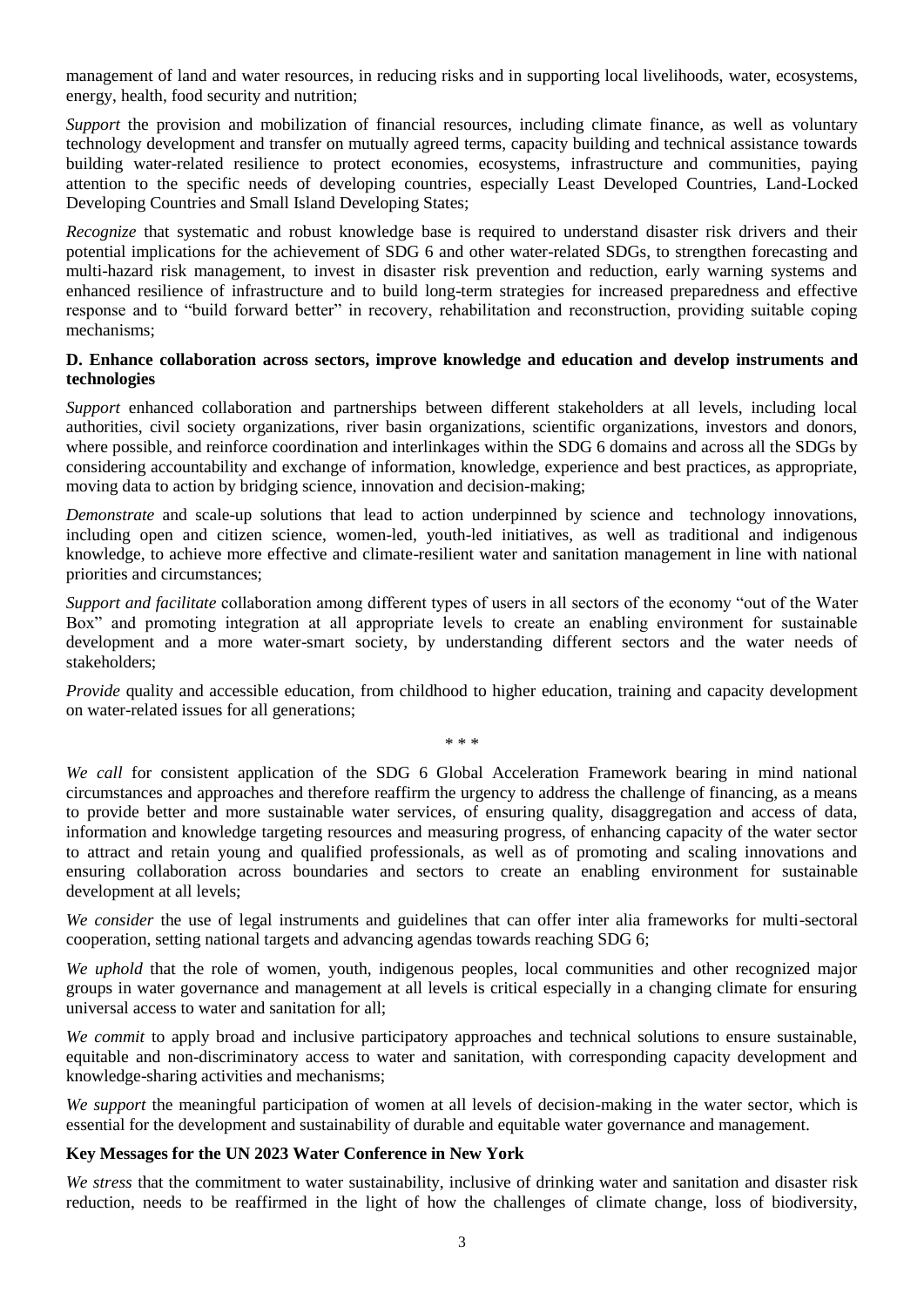environmental degradation, water scarcity and pollution from inter alia agriculture, waste treatment, chemicals, organic pollutants, endocrine disrupting chemicals, heavy metals and microplastics impact the lives and prosperity of countless people every day and threaten the effective enjoyment of the abovementioned human rights and the vital needs of future generations;

*We recall* that, to achieve SDG 6 and the other water-related SDGs by 2030, accelerated action is needed by all countries and stakeholders, particularly in countries that are currently not "on track", through financial and technological assistance, policy reforms and prioritization of adequate additional international support for developing countries. The UN 2023 Water Conference should provide impetus, as well as institutional and financial support, for countries to face this challenge together;

*We commit* to accelerating our efforts for coherent implementation of water-related goals and achievement of targets of the 2030 Agenda and aim at strengthening political and technical dialogue on water, including at the highest level, as appropriate, in the context of the United Nations, and to improve the United Nations system-wide approach to water, enhancing the participation of Member States;

*We emphasize* the need to strengthen water-related transboundary and regional cooperation, inter alia to build resilience to water-related disasters, climate change, promote the sustainable, equitable, transparent and sound management of water, making use also of relevant regional organizations, mechanisms, regional agreements and arrangements, such as river basin organizations, as appropriate;

*We reiterate* the need for strong, coherent and explicit integration and prioritization of water into national economic policies and investment programs to raise awareness of why and how water and sanitation are necessary for achieving national development objectives at all levels, such as through the voluntary development by 2025 and strengthening of National Water Roadmaps or strategies to accelerate the implementation of the 2030 Agenda and all water-related SDGs, as well as the need to implement IWRM, including for non-conventional water resources, by means of robust institutions, financing, policies and regulations, also for utilities and service providers;

*We emphasize* the need to pre-invest in critical enablers, such as education, science, knowledge, innovation and data on water quantity, quality, access, availability, risk drivers and use patterns, as well as other evidence-based approaches, for informed decision-making and improved planning capacity;

*We advocate* for planning and implementation needs to be supported by financial resources and for the development of revenue-raising mechanisms for water management, services, data and knowledge development and prioritizing those most affected by water-related challenges;

*We note* with appreciation the initiative of the Water and Climate Coalition's Leaders to establish a set of global water and climate information services:

*We encourage* the use of adequate monitoring tools for SDG implementation, including all water-related targets, and the UN-Water Integrated Monitoring Initiative and Capacity Development Initiative for SDG 6;

*We acknowledge* the need to address gaps in gender data and *agree* to strengthen reporting on sex-disaggregated data in the water domain and to strive to make this data available and accessible to all for evidence-based decisionmaking to promote gender equality in water-related domains and we *note favorably* the multi-stakeholder "Call for Action to Accelerate Gender Equality in the Water Domain";

*We support and encourage* the participation of young people to play an important role in the UN 2023 Water Conference and further *note* with interest the development of a "Water and Climate Youth Development Plan Agenda";

*We support* Tajikistan's initiative on declaring an International Year of Glaciers Preservation in 2025 and *note* with appreciation the intention to strengthen international mechanisms to facilitate access to accurate and timely information on the cryosphere;

*We envision* the development of a Water Action Agenda mechanism as an outcome of the UN 2023 Water Conference, building on existing mechanisms, that brings together all voluntary commitments – small and big, from Member States, stakeholders and coalitions across the world from within and beyond the water sector – that accelerate and scale water actions across the 2030 Agenda and support, track and deliver on the 2030 Agenda and beyond 2030;

*We recommend* registering the actions and partnerships proposed during the Dushanbe Water Action Decade Conferences, as well as during all other relevant conferences and events, as voluntary commitments on the UN Partnership Platform, and providing updates on their progress;